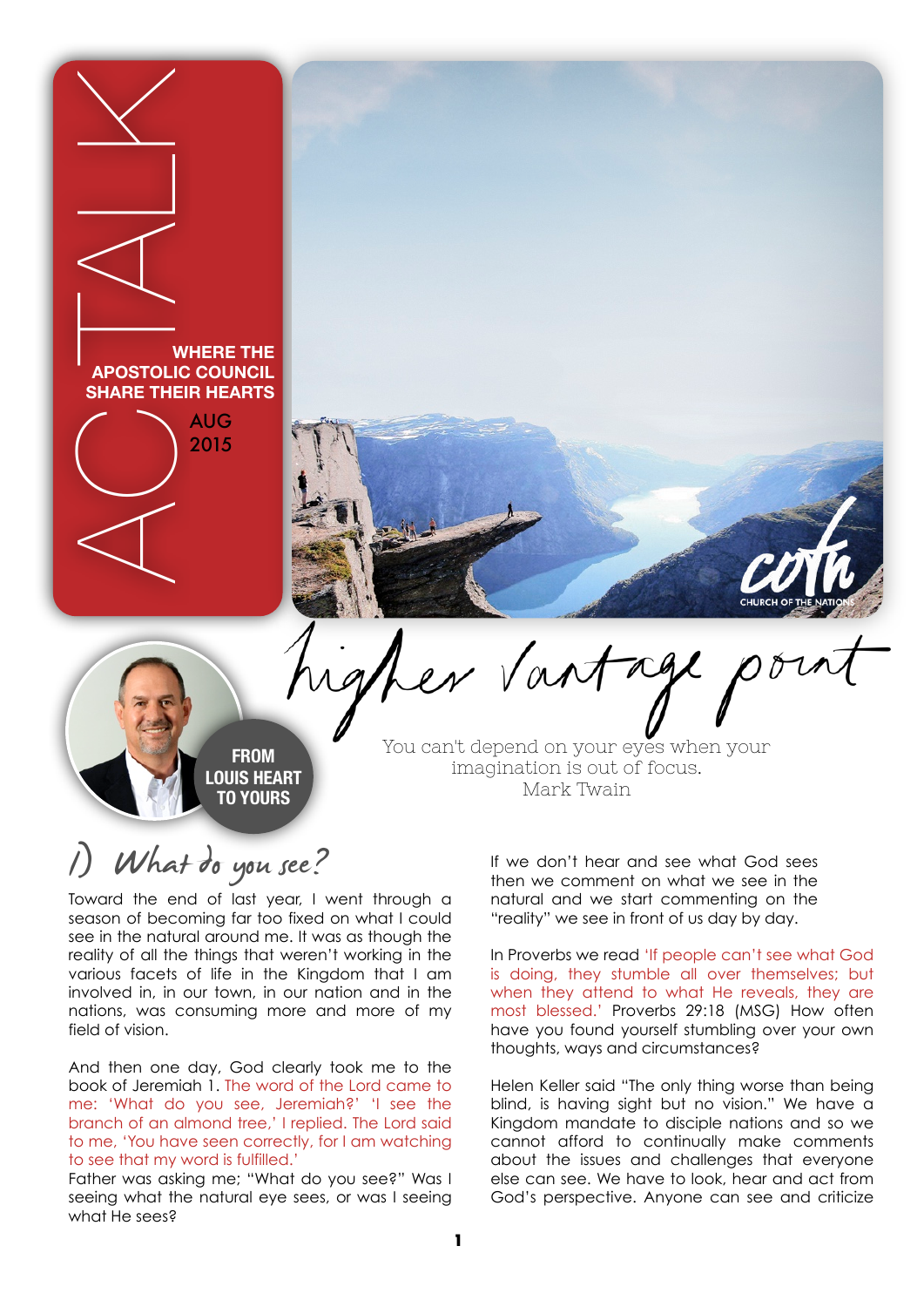what is in front of them, but leaders look with prophetic vision and insight into what is happening in the Spirit and what will be. As citizens and leaders in His Kingdom, *God is calling us to live, work and lead from a higher vantage point.* 

## 2) What is the higher vantage point and how do I get it?

The higher vantage point has nothing to do with striving and working to gradually earn a superior position. As Christians our vantage point is the very voice of God. The message bible puts it wonderfully - "He'll show us the way he works so we can live the way we're made." Isaiah 2:3

There is a call in the Spirit for you to see accurately, where you *already are in Christ Jesus*. There is an invitation into the presence of God, an invitation into communion and intimacy with God so that you get a true revelation of your position in Christ so that you can hear, see and obey His voice. God has "raised us up together with Him and made us sit down together [giving us joint seating with Him] in the heavenly sphere [by virtue of our being] in Christ Jesus (the Messiah, the Anointed One). He did this that He might clearly demonstrate through the ages to come the

immeasurable (limitless, surpassing) riches of His free grace (His unmerited favor) in [His] kindness and goodness of heart toward us in Christ Jesus. Ephesians 2:1, 6-7 (AMP)

The voice of God and His word is your vantage point! When you understand this, you understand that you never work toward the truth, you work from the truth!

When God declares something over you prophetically, that is your vantage point. When He reveals something to you, or gives you insight in the situation, that is what takes you to higher ground. Prophetic words are not merely suggestions from God for your personal encouragement – they are a declaration calling you to higher ground so that you live from a higher vantage point.

### A VANTAGE POINT IS: A place from which you can stand with better view A superior or more favorable position Place or situation affording some

advantage

3) What does the higher<br>vantage point do for you?

Living from the higher vantage point changes your attitude and shifts your perspective and approach to life.

These days there are serious assaults and accusations made against the church; the kingdom of darkness is often what occupies the loudest voice in the media. Our senses are constantly bombarded with fear driven media, liberal thinking and ideas along with real tales of shocking death, destruction and persecution. These things only add to the weight of everyday

circumstances that press down on us. If we are not careful we begin to live like we are under all of these things trying to fight our way up from beneath.

#### But the truth is: **We never fight from the bottom up; we fight from the top down.**

You are above it even when you cannot see through it BECAUSE you are seated in heavenly places.

Ephesians 1:19-22 New Living Translation (NLT)

<sup>19</sup> I also pray that you will understand the incredible greatness

of God's power for us who believe him. This is the same mighty power <sup>20</sup> that raised Christ from the dead and seated him in the place of honor at God's right hand in the heavenly realms. <sup>21</sup> Now he is far above any ruler or authority or power or leader or anything else—not only in this world but also in the world to come. <sup>22</sup> God has put all things under the authority of Christ and has made him head over all things for the benefit of the church.

Marcel Proust said "the voyage of discovery is not in seeking new landscapes but in having new eyes." A higher vantage point makes us live life with the end in mind and with long term vision, not short-sightedness.

As you look down from your vantage point in God it shifts the way you live out the mandate but it will also release an authority and an anointing that will displace Kingdoms of darkness and areas of resistance. It will displace religion.